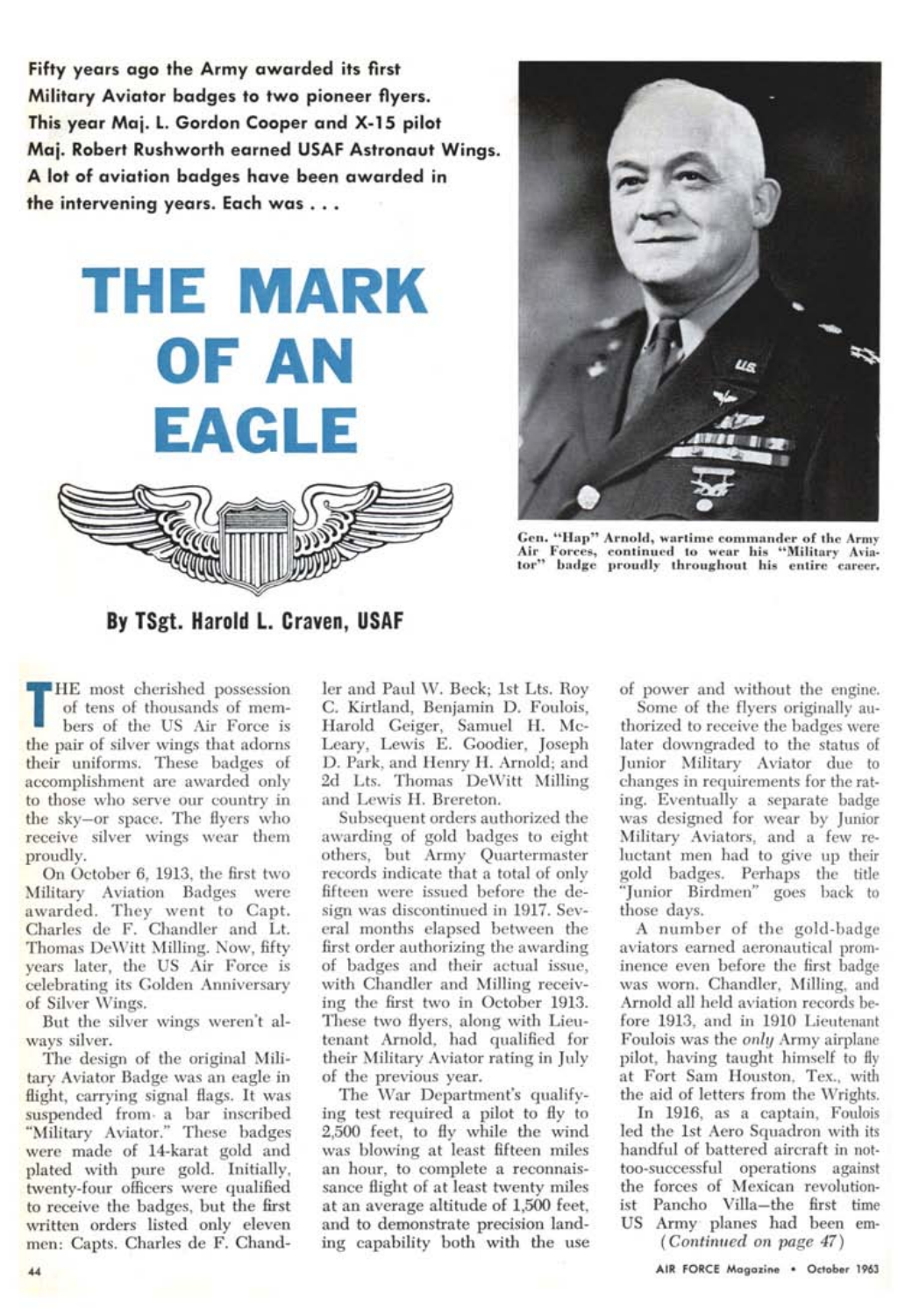

Hundreds of thousands of men have earned Air Force silver wings since the first "Military Aviator" badges were issued in 1913. Shown here are some of the designs authorized between 1913 and the end of World War II. The wings of today are shown in a similar chart on page 47. Top row shows the original badge, of 14-kt. gold and issued to only a handful of pioneer airmen. The first three badges on the second row came along in August 1917, with the Observer's single-wing emblem following in October. These were silver bullion (or white silk for the Enlisted Pilots) embroidered on dark blue felt. Third row shows badges introduced a few weeks after the end of World War I. Junior and Reserve Military Aviators and Aeronauts wore the same basic wings as the regular Pilots and Aeronauts. Today's wing

shape, originally modeled by Herbert Adams, dates back to January 1919 (fourth row) when the "US" was dropped. On fifth row are badges introduced just before the US entered World War II, when Senior and Command Pilot ratings were established as were ratings for Senior Balloon Pilots and Balloon, Combat, and Technical Observers (wings not shown). Wings for Bombardiers, Navigators, and Aircrew Members came along on September 4, 1942, with those for Aerial Gunners added on April 29, 1943 (sixth row). Other WW II wings included those for Service, Glider, and Liaison pilots, similar to pilot wings with the appropriate letter on the shield. Flight Surgeon wings (bottom row), originally gold, became silver on September 12, 1944; the Flight Nurse wings were introduced on December 15, 1943.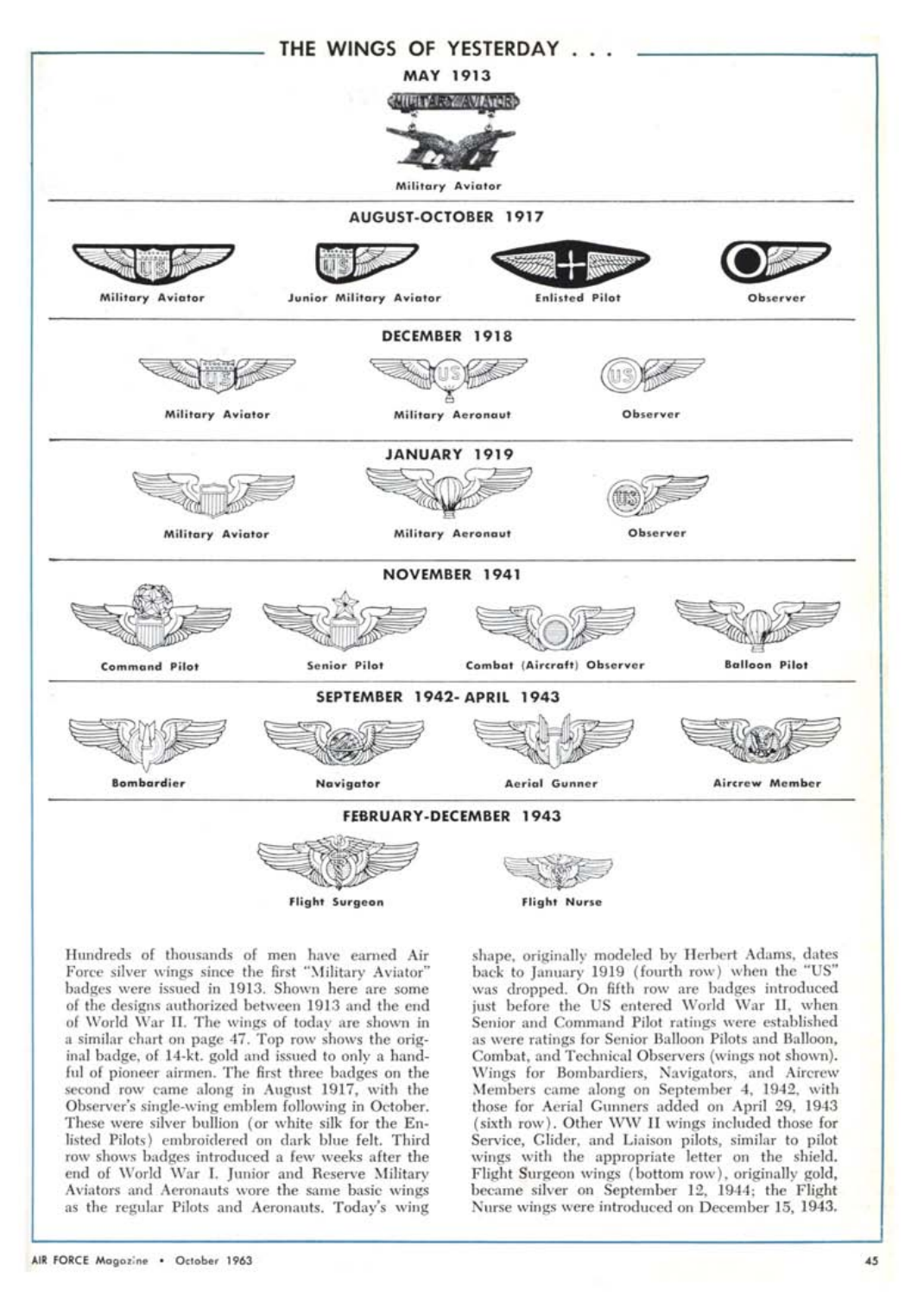

**• Flight Nurse.** 

others.

There is only one "grade" of Flight Nurse wings, and this badge also varies in size from the others, being two inches long instead of the standard three inches of the

Also today if an individual holds an Air Force, Army Air Forces, or Army Air Corps aeronautical rating that is no longer current, and if he does not possess a currently effective rating, he may wear the aviation badge that was

*in* effect at the time his rating was granted.

aviation badges, or wings. These are in six basic categories. Five of these categories have three "grades" or levels of proficiency. The categories are:

**• Pilot** (also including Senior and Command Pilot). **• Pilot Astronaut** (also including Senior Pilot Astronaut

and Command Pilot Astronaut). • Navigator **or Aircraft Observer** (also including Senior Navigator or Senior Aircraft Observer and Master Navigator or Master Aircraft Observer).

**• Aircrew Member** (also including Senior Aircrew Member and Chief Aircrew Member).

## **THE MARK OF AN EAGLE** *CONTINUED*

ployed against any armed enemy. The over-all commander of the campaign against Villa was Brig. Gen. John J. Pershing. Later, when Pershing was chosen to head the American Expeditionary Force in France in 1917, he promoted Foulois to brigadier general and made him his Chief of Air Services. Still later, in 1931, Foulois, by now a major general, became Chief of the Air Corps, the position he held until his retirement in 1935.

The rapid buildup of Army aviation in World War I made it economically impossible to issue a gold badge to every aviator. A new set of wings, based on a pencil sketch by Lieutenant "Hap" Arnold, replaced the original device as an item of issue in August 1917. Qualified flyers who already had gold badges were allowed to keep them. One such flyer, of course, was Arnold himself, who in 1938 became Chief of the Air Corps and rose to fivestar rank during the war as Commanding General of the Army Air Forces.

Arnold's design was an embroi-

dered three-inch double-winged shield, made of silver bullion on a dark blue felt background, with the gold letters "U.S." superimposed on the shield. A similar but single-winged shield was authorized for Junior Military Aviators. The first enlisted pilot wings were authorized simultaneously. These measured five inches from wingtip to wingtip, were embroidered of white silk on a dark blue felt background, and had a four-blade propeller in place of the shield.

The Army changed badge designs and eligibility requirements so often during World War I that the flyers were hard pressed to keep up with uniform regulations.

Two months after Arnold's design was approved, the rules were changed to permit Junior Military Aviators to wear the double-winged badges, and full-fledged Military Aviators were told to add an embroidered star above the shield. The single-winged shield then was relegated to aerial observers. Shortly thereafter, the observers were told to switch to a new insigne, a

single-wing bearing the letter "0."

Embroidered wings underwent additional minor changes before they gave way to the first oxidized silver wings in 1918, minus the blue felt background. Also the star that distinguished between top-qualified flyers and their juniors was eliminated. Today's basic USAF pilot wings date back to January 1919 when the letters "U.S." were dropped from the shield and the configuration of the wings was further altered.

Again no special device was provided to distinguish between Military Aviators and Junior Military Aviators. No further changes were made until November 1941 when a star was added above the shield to signify the rating of Senior Pilot and a star encircled by a wreath was added to the badges of those who met the higher qualifications established for a Command Pilot rating.

The newest of the Air Force's silver wings came into being in 1961 to recognize the men who fly *(Continued on following page)* 

**LAIR FORCE** Magazine • October 1963 **47**